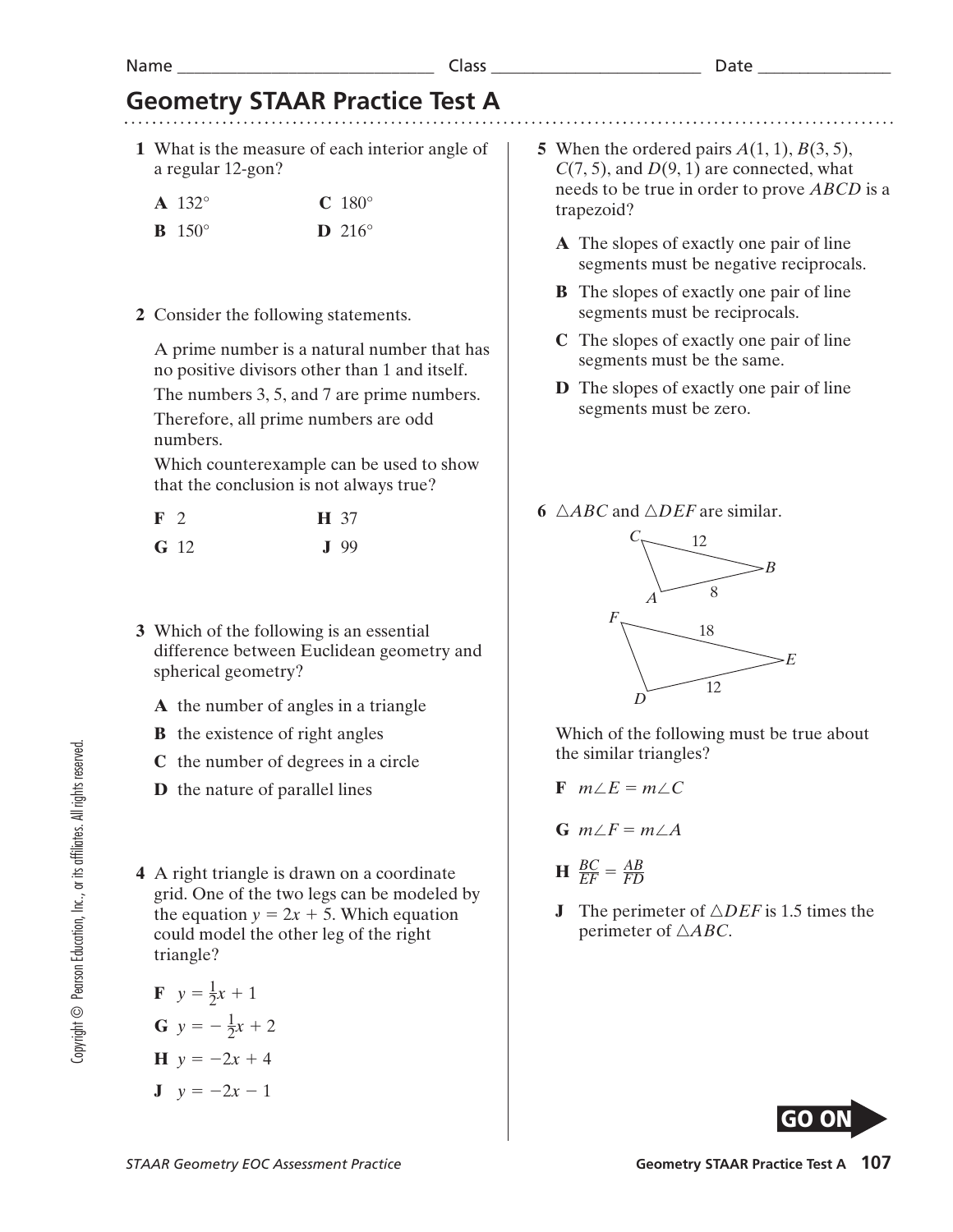**7** The sum of the interior angles of a triangle is 180°. The sum of the interior angles of a quadrilateral is 360°. The sum of the interior angles of a pentagon is 540°. Use what you know about the sum of the interior angles of a triangle, quadrilateral, and pentagon. What is the sum, in degrees, of the interior angles of a hexagon?

 Record your answer and fill in the bubbles on your answer document.

- **8** A circle centered at  $(-1, 3)$  passes through the point  $(4, 6)$ . What is the approximate circumference of the circle?
	- **F** 18.3 units
	- **G** 36.6 units
	- **H** 29.8 units
	- **J** 59.6 units
- **9** Three triangles and their midsegments are shown.



 What conjecture can you make about the midsegment of a triangle?

- **A** A midsegment between two sides of a triangle is perpendicular to the third side and is half the length of the third side.
- **B** A midsegment between two sides of a triangle is parallel to the third side and is half the length of the third side.
- **C** A midsegment between two sides of a triangle is perpendicular to the third side and is twice the length of the third side.
- **D** A midsegment between two sides of a triangle is parallel to the third side and is twice the length of the third side.
- **10** The orthocenter of a triangle is the point where the altitudes of a triangle intersect. Which set of steps shows how to construct the orthocenter of a triangle?
	- **F** Construct the angle bisector of each vertex of the triangle. The point where the lines intersect is the orthocenter.
	- **G** Construct a line perpendicular to each side of the triangle that passes through the opposite vertex. The point where the lines intersect is the orthocenter.
	- **H** Construct a line perpendicular to each side of the triangle through the midpoint of the side. The point where the lines intersect is the orthocenter.
	- **J** Construct a line through the midpoint of each side of the triangle through the opposite vertex. The point where the lines intersect is the orthocenter.
- **11** Using the Law of Detachment and the given statements, what is the conclusion?

 If a person is on the company's payroll, then the person is an employee.

Jackson is on the company's payroll.

- **A** Jackson might be an employee.
- **B** Jackson used to be an employee.
- **C** Jackson is an employee.
- **D** Jackson is not an employee.

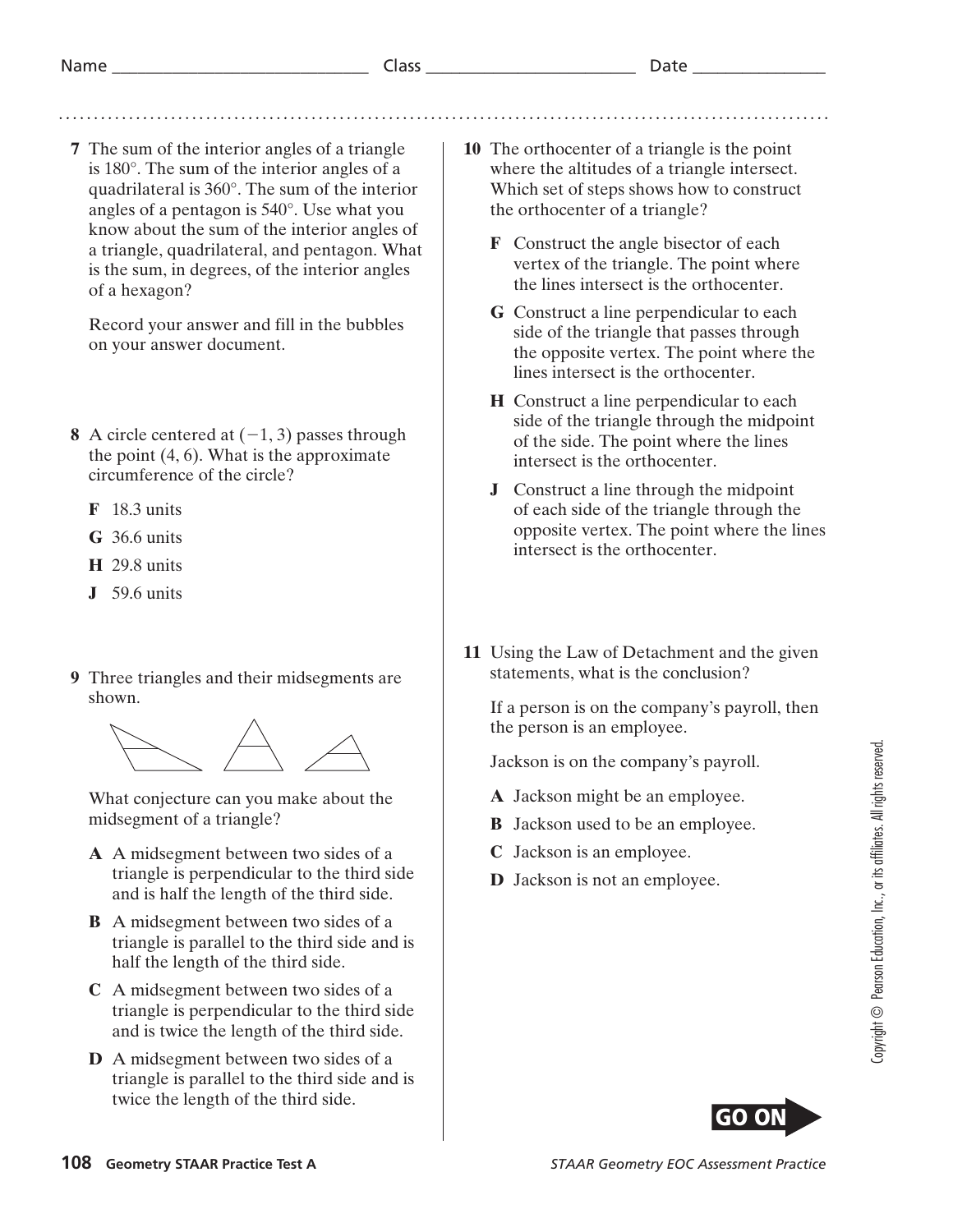. . . . . . . . . . . . . .

**12** What is the equation of the line that passes through the point  $(-8, 2)$  and is perpendicular to the line  $y = -2x + 6$ ?

 $\mathbf{F} \quad v = 2x + 10$ 

$$
G \, y = 2x + 18
$$

$$
H y = \frac{1}{2}x + 6
$$

$$
J \quad y = \frac{1}{2}x + 10
$$

**13** The table below relates the number of sides of a polygon to the number of diagonals.

| Number<br>of Sides, n | Number of<br><b>Diagonals</b> |
|-----------------------|-------------------------------|
|                       | 2                             |
| 5                     | 5                             |
| 6                     | 9                             |
|                       | 14                            |
| 8                     | 20                            |
|                       | 27                            |
| 10                    | 35                            |

Which expression can you use to find the number of diagonals in a polygon?

**A** 2*n*

- **B**  $2n + 1$
- **C**  $\frac{n-2}{2}$
- **D**  $\frac{n(n-3)}{2}$

**14** What is the cross section formed by a plane intersecting a sphere?

| <b>F</b> circle | <b>H</b> triangle  |
|-----------------|--------------------|
| <b>G</b> square | <b>J</b> rectangle |

**15** Triangle *ABC* is shown below.



Approximately how much longer is *AC* than  $\overline{AB}$ ?

- **A** 2 cm
- **B** 3 cm
- **C** 5 cm
- **D** 7 cm
- **16** Three rhombuses and their diagonals are shown.



 What conjecture can be made about the diagonals of a rhombus?

- **F** One diagonal of a rhombus is two times longer than the other diagonal.
- **G** The diagonals of a rhombus are congruent.
- **H** The diagonals of a rhombus are parallel to each other.
- **J** The diagonals of a rhombus are perpendicular to each other.

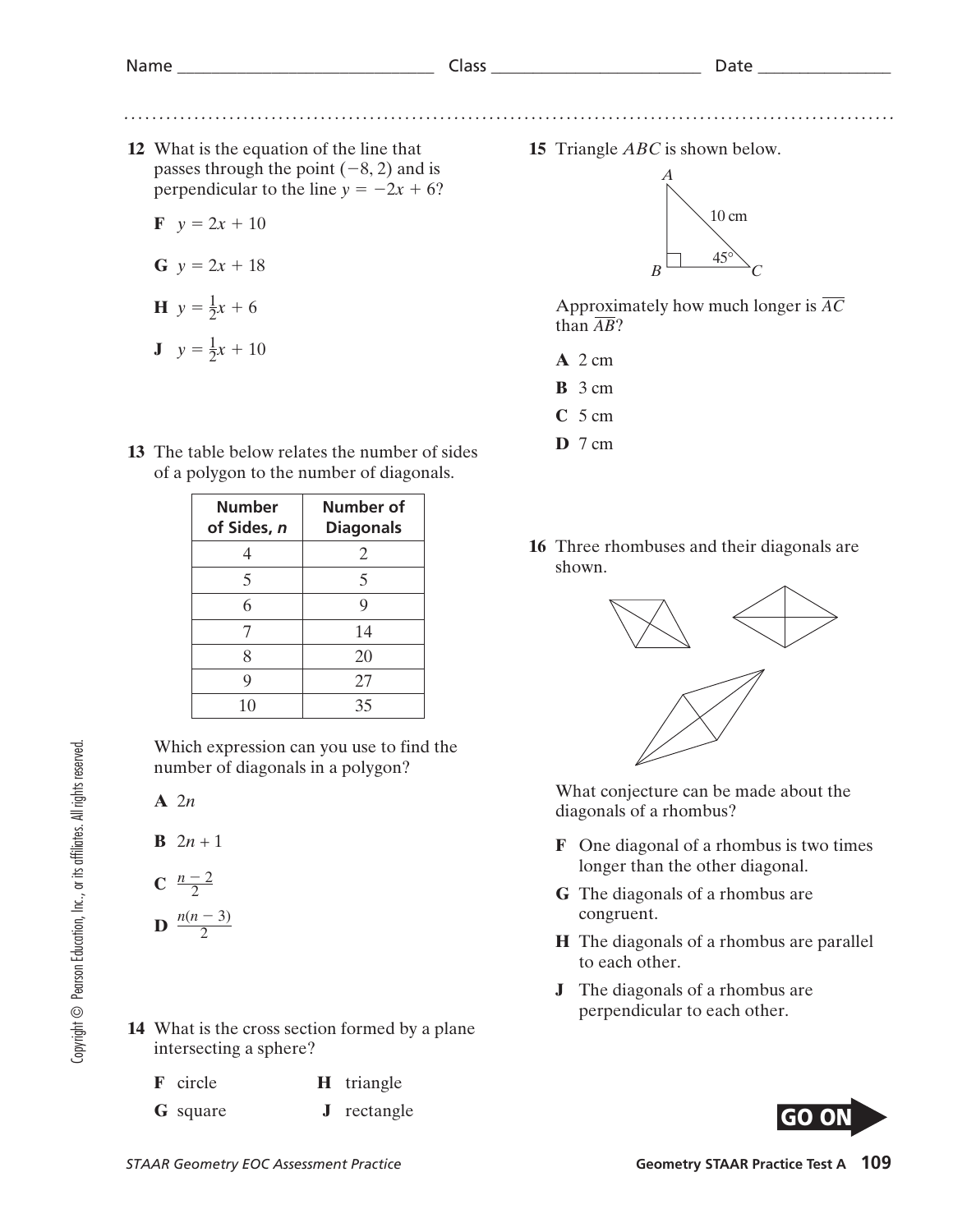

If the perimeter of  $\triangle DEF$  is 22 mm,  $DF = 8$  mm, and  $FG = 4$  mm, what is the perimeter of  $\triangle GHF$ ?

**A** 11 mm

- **B** 16 mm
- **C** 22 mm
- **D** 44 mm

### **18** What is the value of *x*?





- **G** 88
- **H** 28
- **J** 22

**19** Damon's cup is in the shape of a cylinder. The height of the cup is 6 inches and the base has a diameter length of 2.5 inches. Damon fills the cup three-fourths full of water. How much water, in cubic inches, is in the cup? Use  $3.14$  for  $\pi$ . Round to the nearest hundredth.

 Record your answer and fill in the bubbles on your answer document.

- **20** A line segment has endpoints of (–2, 6) and (–4, –9). What is the midpoint of the line segment?
	- **F**  $(3, -7.5)$
	- **G** (–3, 7.5)
	- $H$  (-3, -1.5)
	- $J \quad (-3, 1.5)$
- **21** Let points *A*, *B, C*, *D*, and *E* be collinear. Let *B* be the midpoint of  $\overline{AC}$ , let *C* be the midpoint of *BD*, and let *D* be the midpoint of *CE*. What justification can you use to fill in the blank to prove that *C* is the midpoint of  $\overline{AE}$ ?

 Because *B*, *C*, and *D* are the midpoints of *AC*, *BD*, and *CE*, respectively, you know that  $AB = BC$ ,  $BC = CD$ , and  $CD = DE$ . By the  $\qquad$  ?  $\qquad$ ,  $AB = DE$ . By the Addition Property of Equality,  $AB + BC = CD + DE$ . But  $AB + BC = AC$  and  $CD + DE = CE$ , so  $AC = CE$ . Therefore, *C* is the midpoint of  $\overline{AE}$ .

- **A** Reflexive Property of Equality
- **B** Transitive Property of Equality
- **C** Substitution Property
- **D** Symmetric Property of Equality

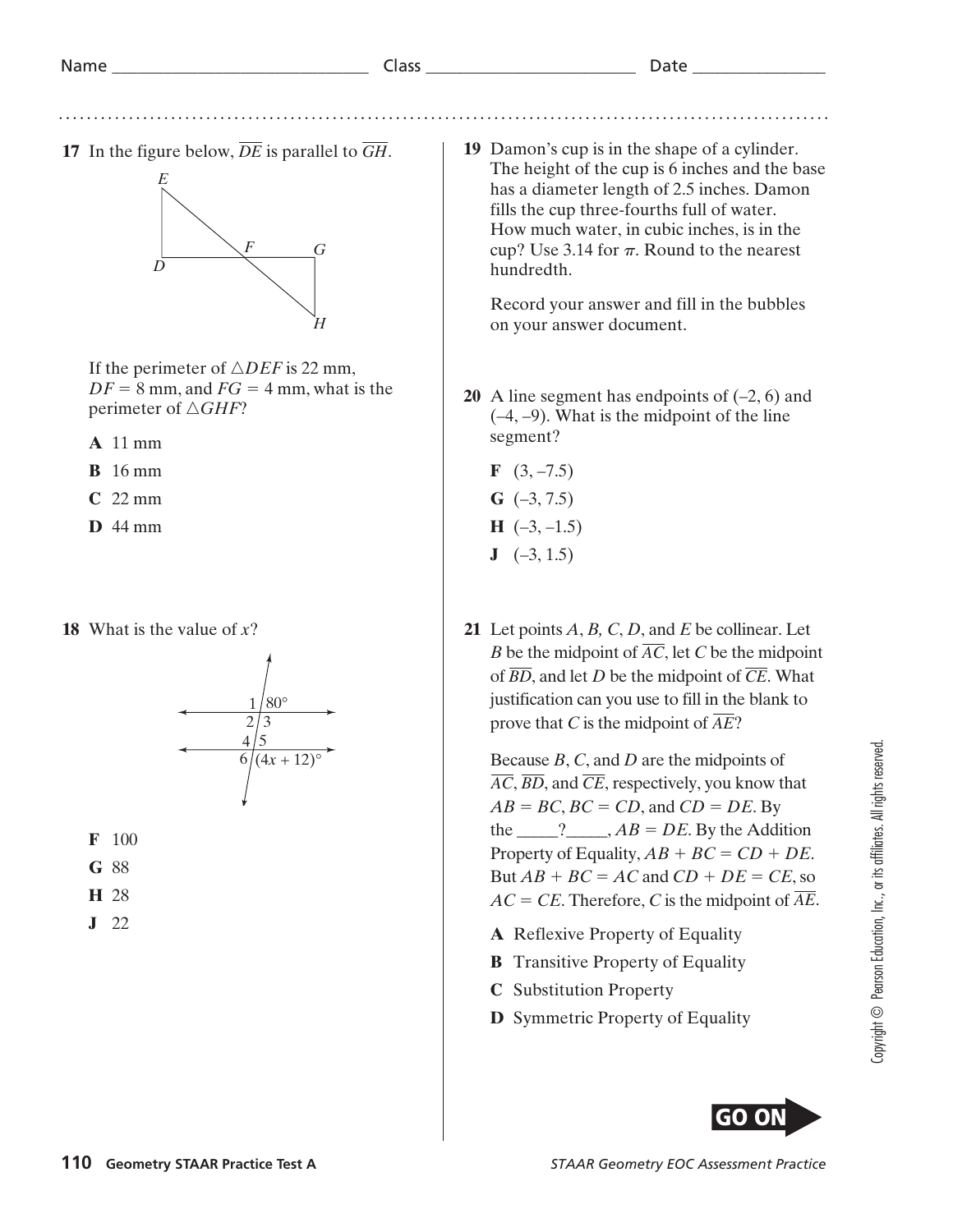**22** Using the Law of Syllogism and the given statements, what is the conclusion?

 If a quadrilateral is a square, then it has four congruent sides.

 If a quadrilateral has four congruent sides, then it is a rhombus.

- **F** If a quadrilateral is a rhombus, then it is a square.
- **G** If a quadrilateral is a square, then it is a rhombus.
- **H** If a quadrilateral has four congruent sides, then it is not a square.
- **J** If a quadrilateral has four congruent sides, then it is not a rhombus.
- **23** How many faces does a polyhedron have if it has 8 vertices and 12 edges?
	- **A** 2
	- **B** 6
	- **C** 14
	- **D** 26
- **24** The volume of a rectangular prism is 400 cm3. If each dimension of the rectangular prism is doubled, how is the volume affected?
	- **F** The volume is doubled.
	- **G** The volume is multiplied by 4.
	- **H** The volume is multiplied by 8.
	- **J** The volume is multiplied by 16.

**25** What is the approximate total surface area of the cylinder shown below? Use 3.14 for  $\pi$ . Round to the nearest tenth.



- **A** 452.2 in.2
- **B** 251.1 in.2 **C** 138.2 in.2
- **D** 113.0 in.2
- **26** If  $\angle C$  and  $\angle D$  are supplementary angles and the measure of  $\angle D$  is *f*, which equation can be used to find *e*, the measure of  $\angle C$ ?

**F** 
$$
e = 90 - f
$$
  
\n**G**  $e = 180 + f$   
\n**H**  $e = 90 + f$ 

$$
J \quad e = 180 - f
$$

**27** A ten-foot ladder is placed on the side of a house. The distance between the base of the ladder and the house is 5 feet. How far up the house, in feet, does the ladder reach? Round to the nearest tenth.

 Record your answer and fill in the bubbles on your answer document.

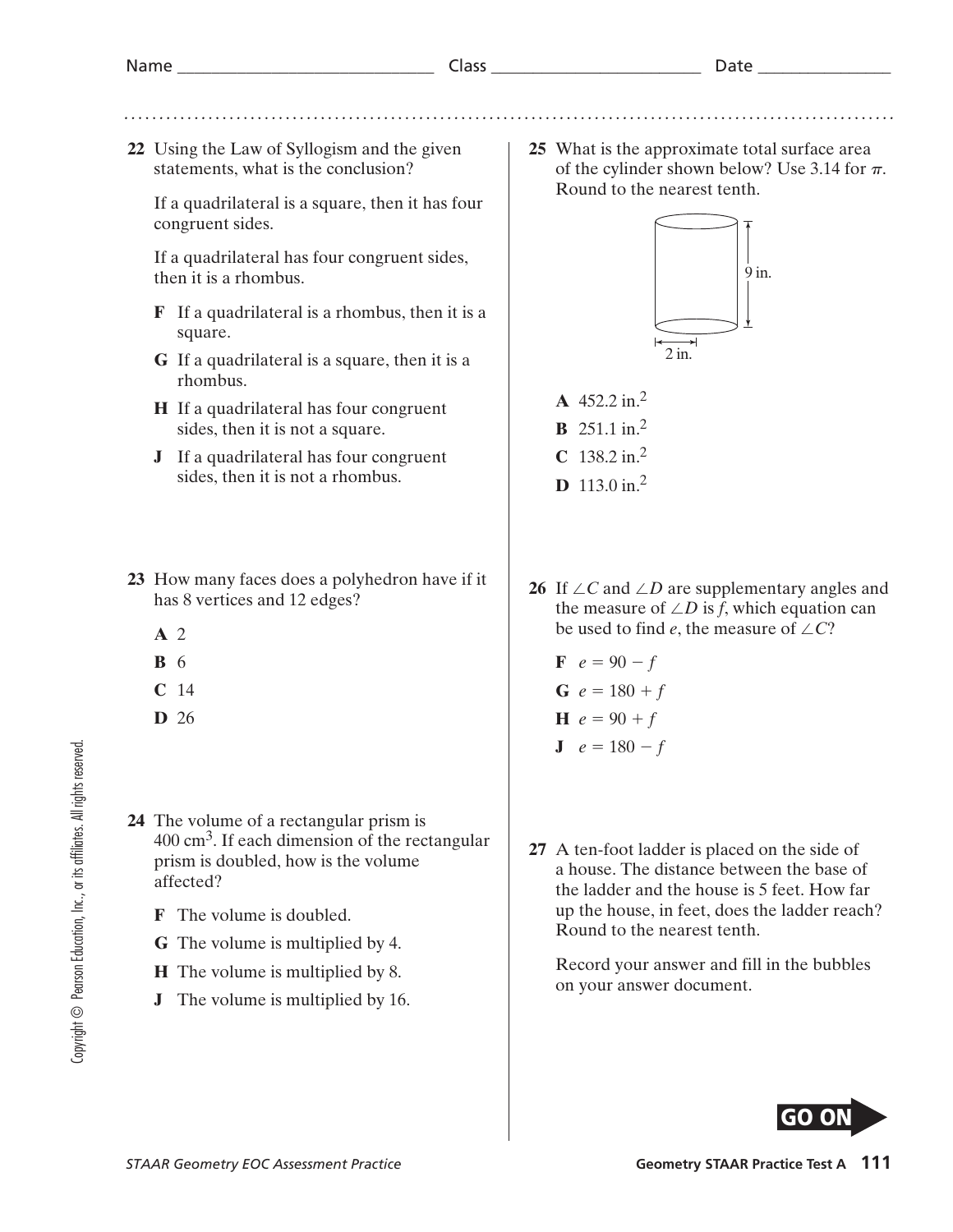. . . . . . . . . . . .

- **28** Triangle *CDE* is congruent to triangle *LMN*. Which side is congruent to  $\overline{LN}$ ?
	- **F** *CD*
	- **G** *DE*
	- **H** *CE*
	- **J** *LM*
- **29** Which of the following best represents the front view of the figure shown below?











**30** What transformation(s) are used to make the pattern shown below from one of its hexagonal tiles?



- **F** Translation only
- **G** Translation and reflection
- **H** Reflection only
- **J** Rotation only
- **31** Triangle *ABC* is a 30°-60°-90° triangle. If triangle  $A'B'C'$  is the result of reflecting triangle *ABC* over the *x*-axis, what are the angle measures of triangle  $A'B'C'$ ?
	- $A$  20<sup>°</sup>-70<sup>°</sup>-90<sup>°</sup>
	- **B** 60°-60°-60°
	- $C$  45°-45°-90°
	- **D**  $30^{\circ} 60^{\circ} 90^{\circ}$
- **32** Dean has a table with a circular top. What is the area, in square feet, of the table top? Use 3.14 for  $\pi$ . Round your answer to the nearest tenth.



 Record your answer and fill in the bubbles on your answer document.

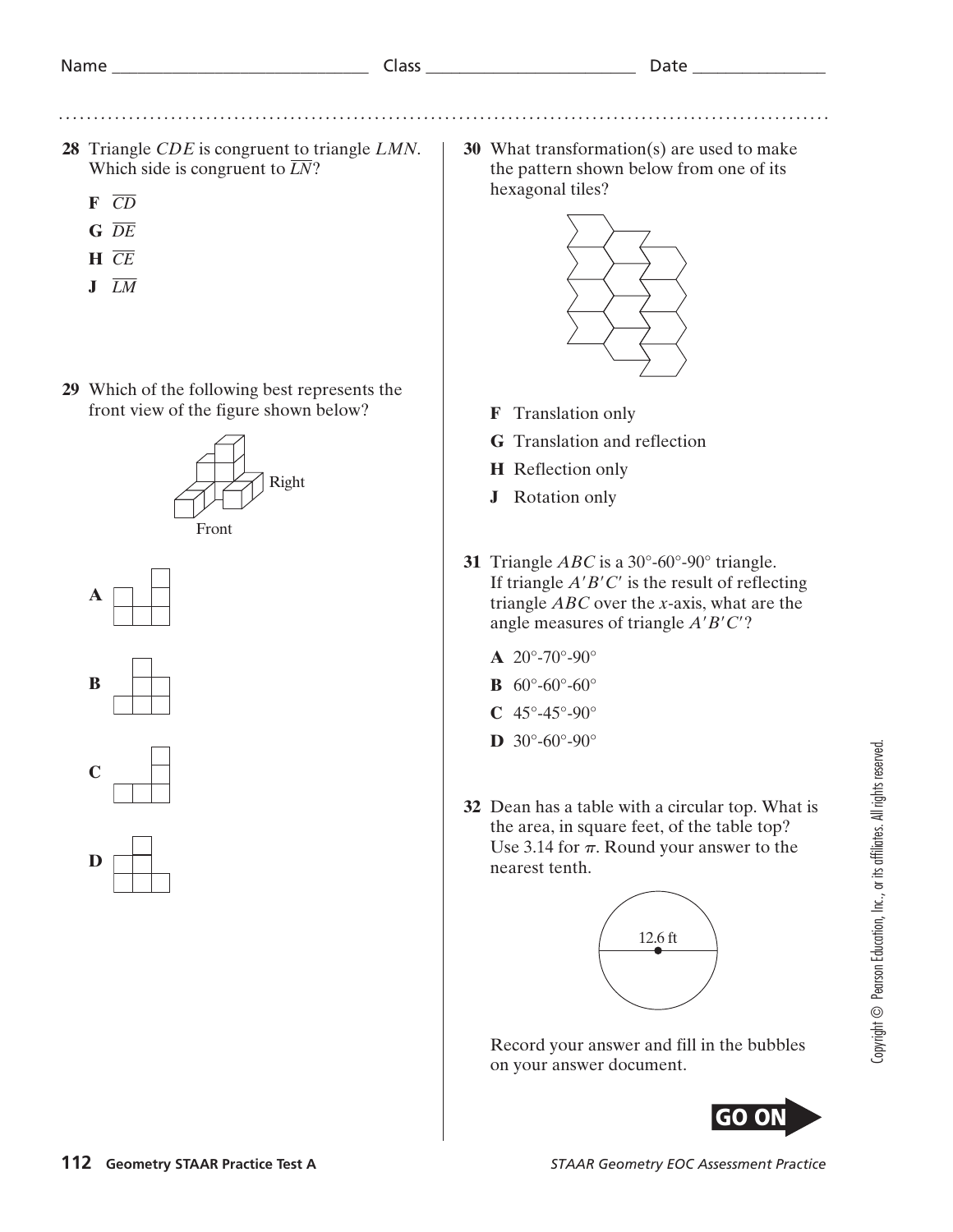**33** Kristy is building a ramp. The right face of the ramp is in the shape of a right triangle. The base length and height of the ramp are shown. What is the distance along the inclined portion of the ramp?



- **A** 119 in.
- **B** 141 in.
- **C** 145 in.
- **D** 167 in.
- **34** Which equation represents the pattern, where  $x$  is the figure number and  $y$  is the number of dots in the figure?
	- ò Ċ Figure 1 Figure 2 Figure 3 Figure 4  $\mathbf{F} \quad y = 4x$ **G**  $y = 4x + 1$ **H**  $y = 2^x$ **J**  $y = 2^{x+1}$

**35** Trapezoid *ABCD* is graphed on the coordinate plane shown below.



Which set of coordinates represents the vertices of a trapezoid congruent to trapezoid *ABCD*?

- **A** (13, 2), (14, 2), (11, 8), (16, 8)
- **B** (3, 6), (3, 9), (9, 7), (9, 10)
- **C** (8, 4), (14, 5), (8, 9), (14, 8)
- **D** (14, 5), (17, 5), (12, 11), (19, 11)
- **36** What is the approximate area of the shaded region below? Use  $3.14$  for  $\pi$ . Round to the nearest tenth.



- **G** 8.2 cm2
- **H** 16.5 cm2
- **J** 28.3 cm2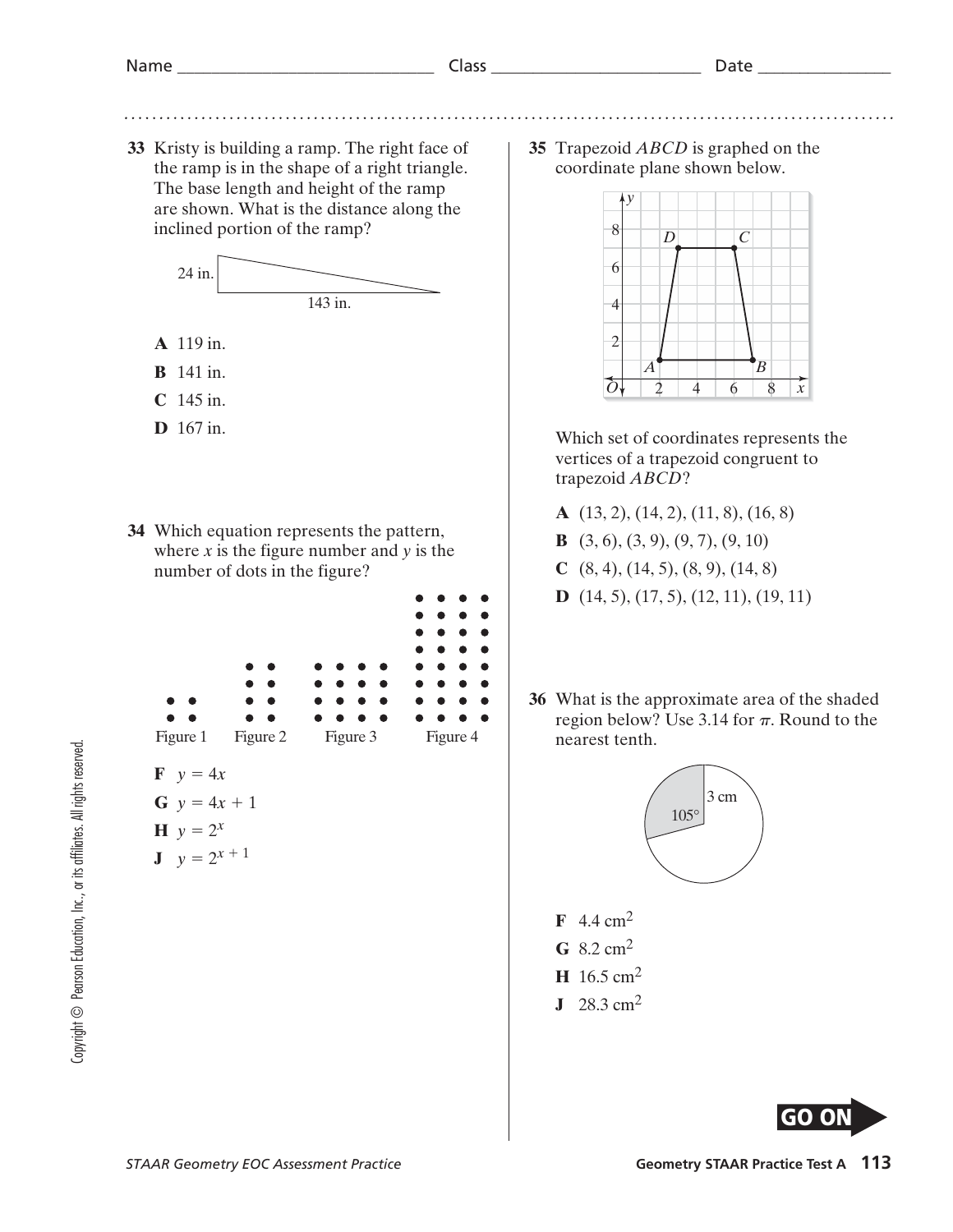Name \_\_\_\_\_\_\_\_\_\_\_\_\_\_\_\_\_\_\_\_\_\_\_\_\_\_\_\_\_\_ Class \_\_\_\_\_\_\_\_\_\_\_\_\_\_\_\_\_\_\_\_\_\_\_\_\_ Date \_\_\_\_\_\_\_\_\_\_\_\_\_\_\_\_

**37** The following points can be used to determine several lines:

> $A(3, -9), B(0, -2), C(4, 5),$ *D*(5, 19), *F*( $-2$ , 20), *G*(12, 19)

Which line is perpendicular to  $\overleftrightarrow{AC}$ ?<br> **A**  $\overleftrightarrow{BC}$  **C**  $\overleftrightarrow{DF}$ 

| $\triangle$ BC        | $\overrightarrow{CF}$                  |
|-----------------------|----------------------------------------|
| $\overrightarrow{BD}$ | $\mathbf{D} \quad \overrightarrow{FG}$ |

**38**  $\triangle ABC \cong \triangle XYZ$ 



What is the measure of  $\angle X$ ?

- **F** 32°
- **G** 63°
- **H** 85°
- **J** 180°
- **39** If the triangles are similar, which theorem or postulate proves they are similar?



- **A** AA Postulate
- **B** SAS Theorem
- **C** SSS Theorem
- **D** The triangles are not similar.

**40** The triangles shown are similar.

![](_page_7_Figure_21.jpeg)

What is the value of *x*?

Record your answer and fill in the bubbles on your answer document.

**41** In the triangle shown below, what is the approximate length of *FG*?

![](_page_7_Figure_25.jpeg)

**42** A circle is drawn inside a rectangle. Point *L* in the rectangle is chosen at random. What is the probability that point *L* lies in the shaded region? Use  $3.14$  for  $\pi$ . Round to the nearest percent.

![](_page_7_Figure_27.jpeg)

![](_page_7_Picture_28.jpeg)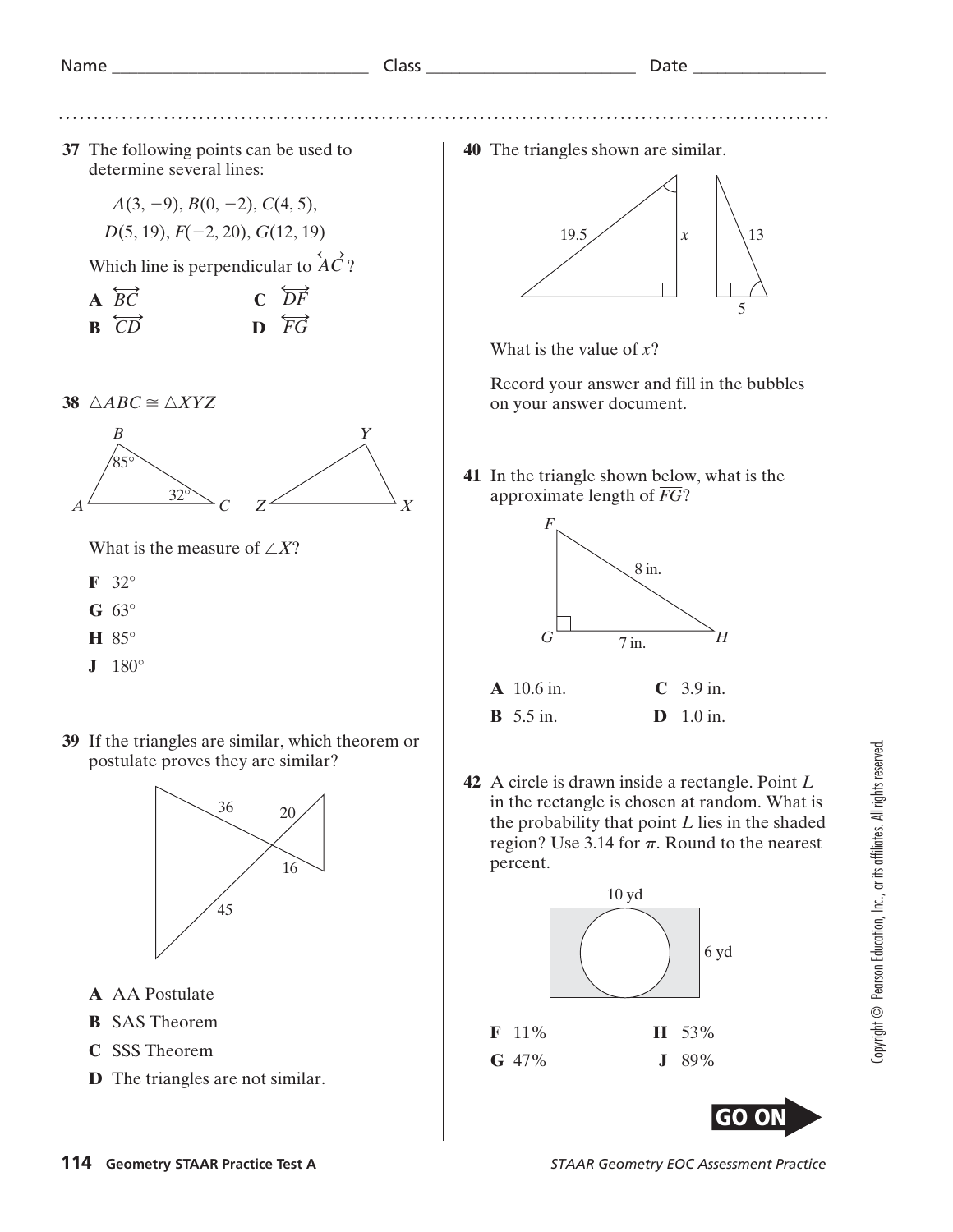. . . . . . . . . .

**43** Look at the following progression of figures.

![](_page_8_Figure_4.jpeg)

Based on this pattern, what do you think is an expression for the sum of the first *n* odd numbers?

- $A$   $n^2$
- **B** 3*n*

$$
C \frac{2n(n+1)}{3}
$$

$$
D (n + 1)(2n + 1)
$$

**44** The midpoint of  $\overline{JK}$  is (-4, 1). If *J* has coordinates (6, 2) and *K* has coordinates (*x*, *y*), which equation can be used to find *x*?

$$
\mathbf{F} \quad x = (-4)(2) - 6
$$

**G** 
$$
x = (-4)(2) + 6
$$

$$
H x = (6-4) \div 2
$$

**J**  $x = (6 + 4) \div 2$ 

**45** In the figure below,  $\overline{AC}$  is parallel to  $\overline{DE}$  and *BC* is three times as long as *BE* Which of the following statements is true?

![](_page_8_Figure_16.jpeg)

- **A**  $\triangle DBE$  has three times the area of  $\triangle ABC$ .
- **B**  $\overline{AC}$  is three times the length of  $\overline{AD}$ .
- **C**  $\overline{AD}$  is three times the length of  $\overline{BE}$ .
- **D**  $\overline{AC}$  is three times the length of  $\overline{DE}$ .

## **46** What is the area of the figure shown below?

![](_page_8_Figure_22.jpeg)

![](_page_8_Picture_23.jpeg)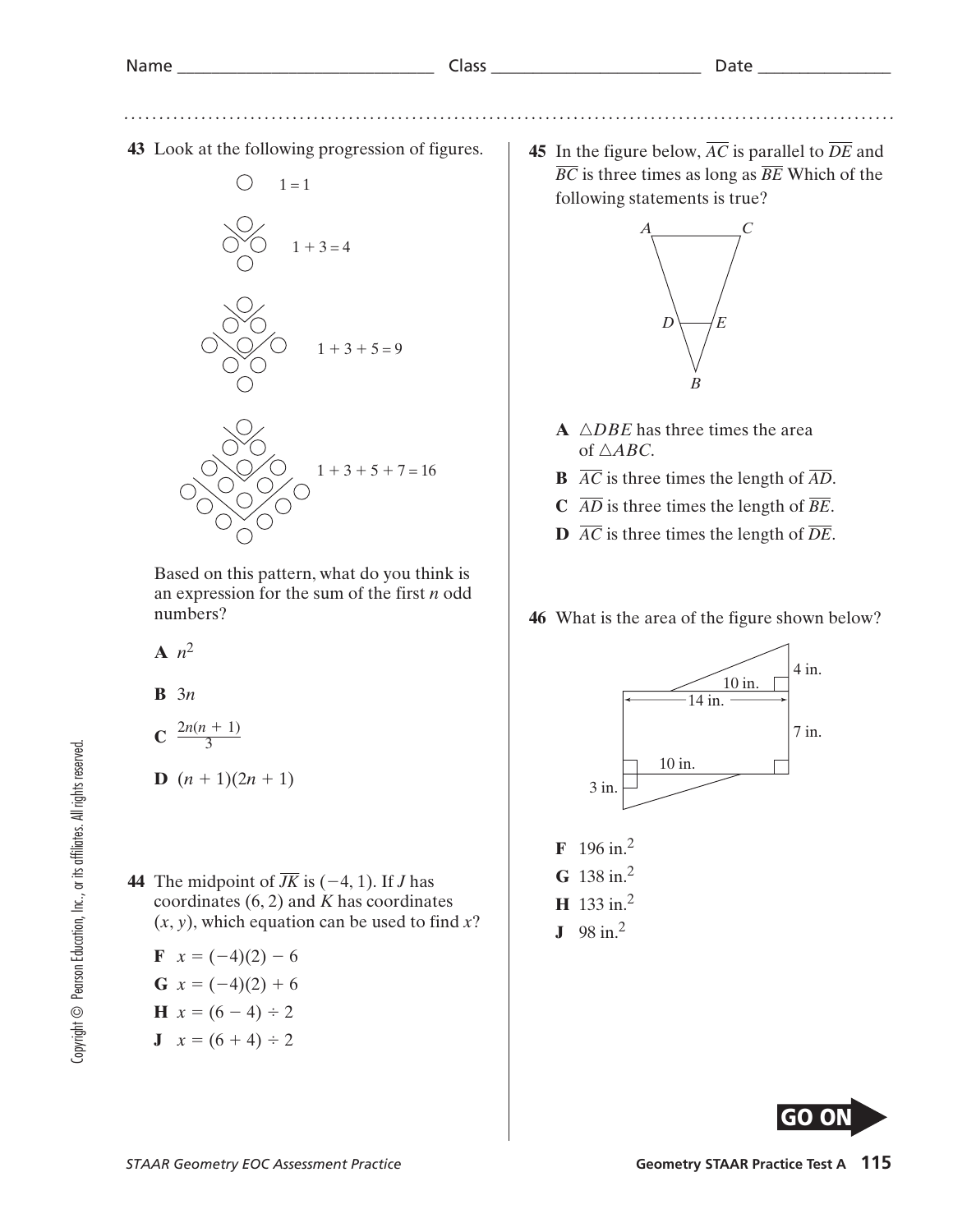. . . . . . . . . . .

**47** Which set of ordered pairs contains only coordinates of vertices of the polygon graphed below?

![](_page_9_Figure_4.jpeg)

- **A** { $(-2, 5)$ ,  $(-5, 1)$ ,  $(-1, 0)$ }
- **B** { $(1, -5)$ ,  $(4, 4)$ ,  $(-1, 3)$ }
- **C** { $(3, 1), (-2, -5), (0, 1)$ }
- **D** { $(-5, 1), (0, -1), (3, -1)$ }
- **48** Craig has a carpet remnant with the dimensions shown below.

![](_page_9_Figure_10.jpeg)

What is the area of this remnant?

- **F** 96 in.2
- **G** 160 in.2
- **H** 192 in.2
- **J** 320 in.2

**49** What is the area of the figure? Use 3.14 for  $\pi$ . Round to the nearest hundredth.

![](_page_9_Figure_17.jpeg)

**50** The net below shows the surface of a cube.

![](_page_9_Picture_19.jpeg)

Which letter is on the face parallel to the face with the letter Q?

- **F** R
- **G** S
- **H** T
- **J** U

![](_page_9_Picture_26.jpeg)